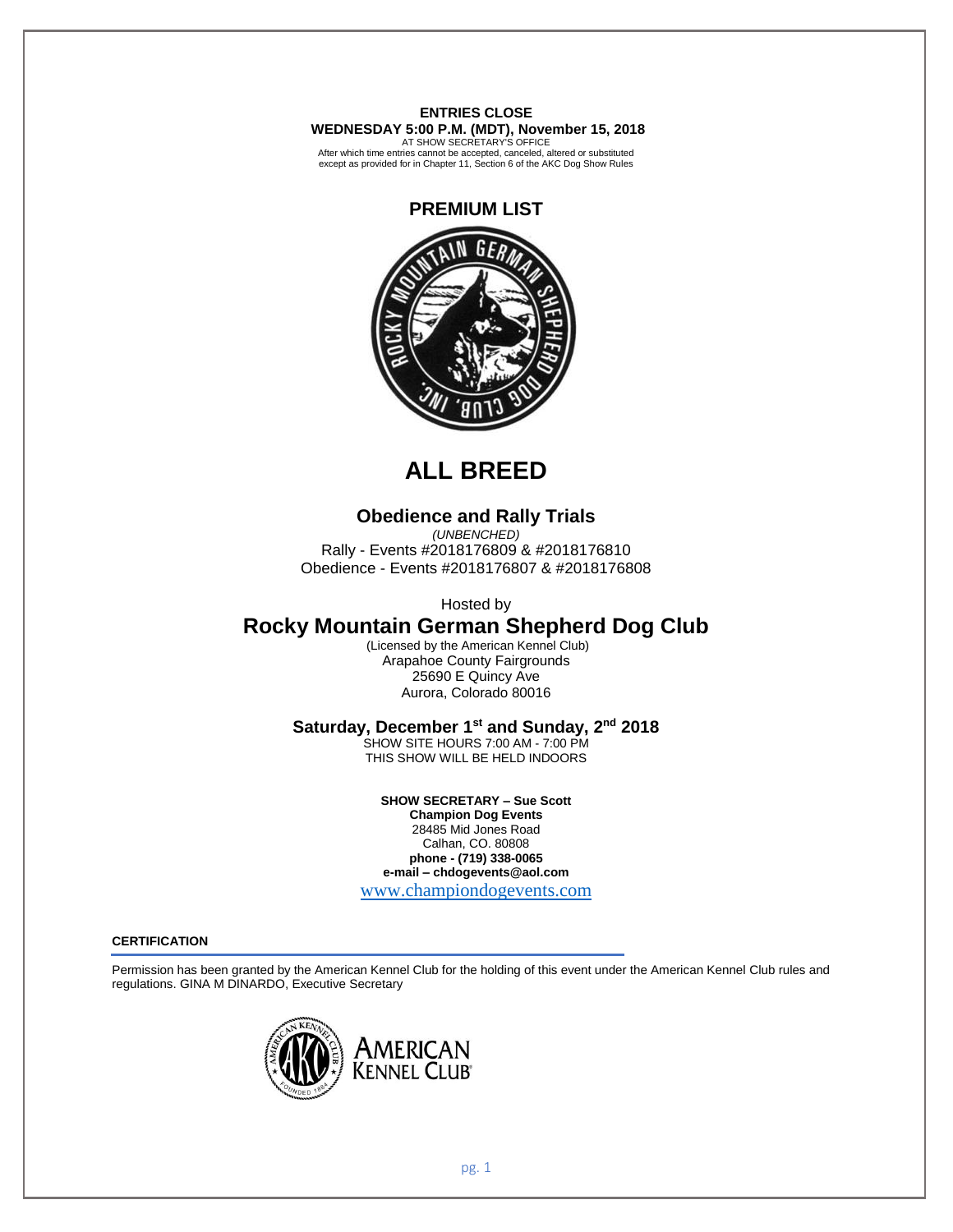## **OFFICERS of the Rocky Mountain German Shepherd Dog Club**

| 321 Jewel Ct. Fort Collins, CO 80525 |  |
|--------------------------------------|--|

## **SHOW/TRIAL COMMITTEE**

| 15491 Riverdale Rd, Brighton, CO 80602 | 303-659-6108 |
|----------------------------------------|--------------|

Kathy Howse Mike Ramm Patty Korsch

#### **JUDGES - see page 4 for class assignments**

| Mrs. Dawn M Antoniak-Mitchell Esq1225 N 53rd St, Omaha, NE 68132 |
|------------------------------------------------------------------|
|                                                                  |
|                                                                  |

## **SHOW/TRIAL VETERINARIAN INFORMATION**

**Seven Hills Veterinary Clinic,** 18325 E Girard Ave, Aurora, CO 80013 (303) 699-1600, open 24/7

**Animal Emergency and Specialty Clinic -** 17701 Cottonwood Drive, Parker, CO 80134 (720) 842-5050 • 24 hours/7 days a week Directions - Quincy west to E470, exit Southbound on E470 to Parker Rd Exit, Right (north) on Parker Rd .25 mile to Cottonwood Dr. Left to clinic.

#### **PHOTOGRAPHER**

Jan Bell Photography 303 - 638-2957 [janbell1975@gmail.com](mailto:janbell1975@gmail.com) [www.janbell.smugmug.com](http://www.janbell.smugmug.com/)

#### **FOOD CONCESSIONS:**

Food Truck will be onsite for concessions

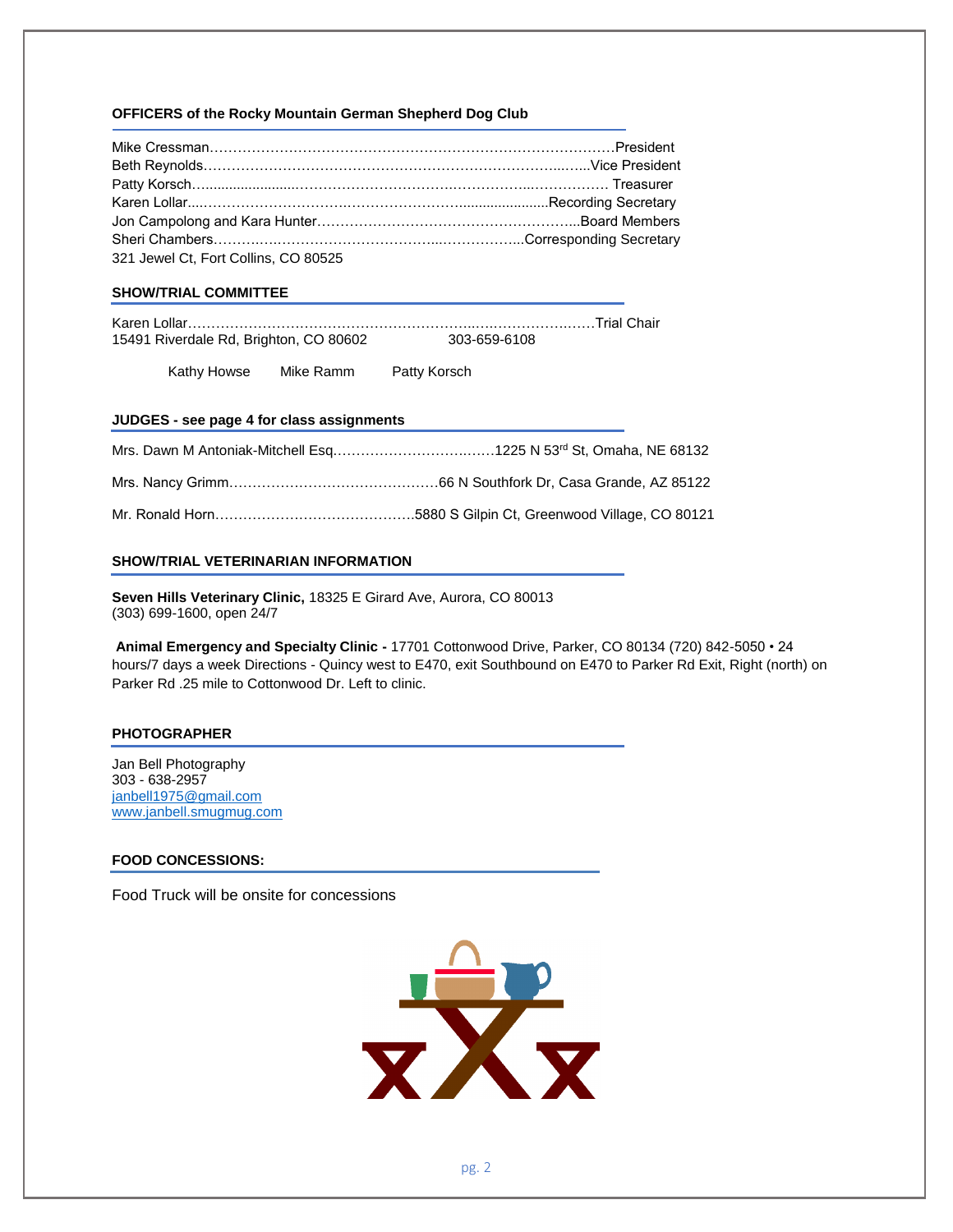#### **ENTRY INFORMATION:**

**ENTRIES CLOSE: 5:00 P.M. (MDT) -- Wednesday, November 14, 2018** at the Show Secretary's office after which time entries cannot be accepted, cancelled, altered or substituted except as provided for in Chapter 11, Section 6, AKC Dog Show Rules.

ENTRY FEES: already include a \$.50 AKC RECORDING FEE and a \$3.00 EVENT FEE.

#### *A SEPARATE ENTRY FEE IS REQUIRED FOR ENTRY IN EACH TRIAL*

\$27.00 for the FIRST ENTRY of each dog in Obedience Trial \$22.00 for the Second Entry of same dog in same Obedience Trial \$27.00 for the FIRST ENTRY of each dog in Rally Trial \$22.00 for the Second Entry of same dog in same Rally Trial

Note: Obedience and Rally trials are separate events/trials each day

Make all checks payable to: **Champion Dog Events** Mail to: Sue Scott, Show Secretary, Champion Dog Events, 28485 Mid Jones Rd, Calhan, CO 80808

**CANADIAN EXHIBITORS MUST SUBMIT ENTRIES WITH CHECKS DRAWN ON U.S. ACCOUNTS OR WITH INTERNATIONAL MONEY ORDERS IN U.S. FUNDS.**

Entry fee will not be refunded in the event that a dog is absent, disqualified, excused by Veterinarian or Judge or barred from competition by action of the Show Committee.

Entry fee will be refunded for Bitches in Season with written confirmation from veterinarian. This must be provided to Show Secretary minimum of 30 minutes prior to the start of the trial.

Post Dated Checks & Returned Checks do not constitute a valid entry fee. The Show Secretary will add a \$25.00 collection fee to the amount of each returned check. Subsequent returned checks from the same exhibitors may result in their being put on a CASH ONLY basis.

No entry fees will be refunded if the Show cannot open or be completed by reason of riots, civil disturbances, fire, extreme and/or dangerous weather conditions, an Act of God, public emergency, act of a public enemy, strikes and/or any other cause beyond the control of the Club or the Show Secretary.

No entry shall be made and no entry shall be accepted which specifies any condition as to its acceptance.

Changes, additions or corrections to entry forms must be received in writing or email prior to close of entries.

Owners are responsible for errors in making out entry forms, whoever may make such errors, and no entry fee will be refunded in event of such errors or cancellation of entries after the published closing date.

Entries must be made on an Official AKC entry form or online form with the Agreement and Rules agreed to.

Confirmation of Entry will be sent to the email address(s) on the Official AKC entry form within 48 hours of receipt. If you do not receive email confirmation promptly, please contact trial secretary.

# **SPECIAL ENTRY SERVICES**

**Telephone entry service:** CALL THEM FOR INFORMATION. BEST IN SHOW ENTRY SERVICE . . . . . . . . . . 1(800)247-7005 Entry Line (toll free) ENTRIES ON TIME.. . . . . . . . . . . . . . . . . . . . . . . 1(800)992-8955 Entry Line (toll free)

**Online Entries** at [www.championdogevents.com](http://www.championdogevents.com/) There is an additional fee of \$2.00 per dog for online entries. **SCANNED** entry forms can be emailed and entry fee forwarded by check or paid online.

#### **PRE-ORDER YOUR CATALOG AND SAVE!!!!**

Pre-order price is \$5.00, include request with your entry. A limited number of catalogs will be for sale at the show.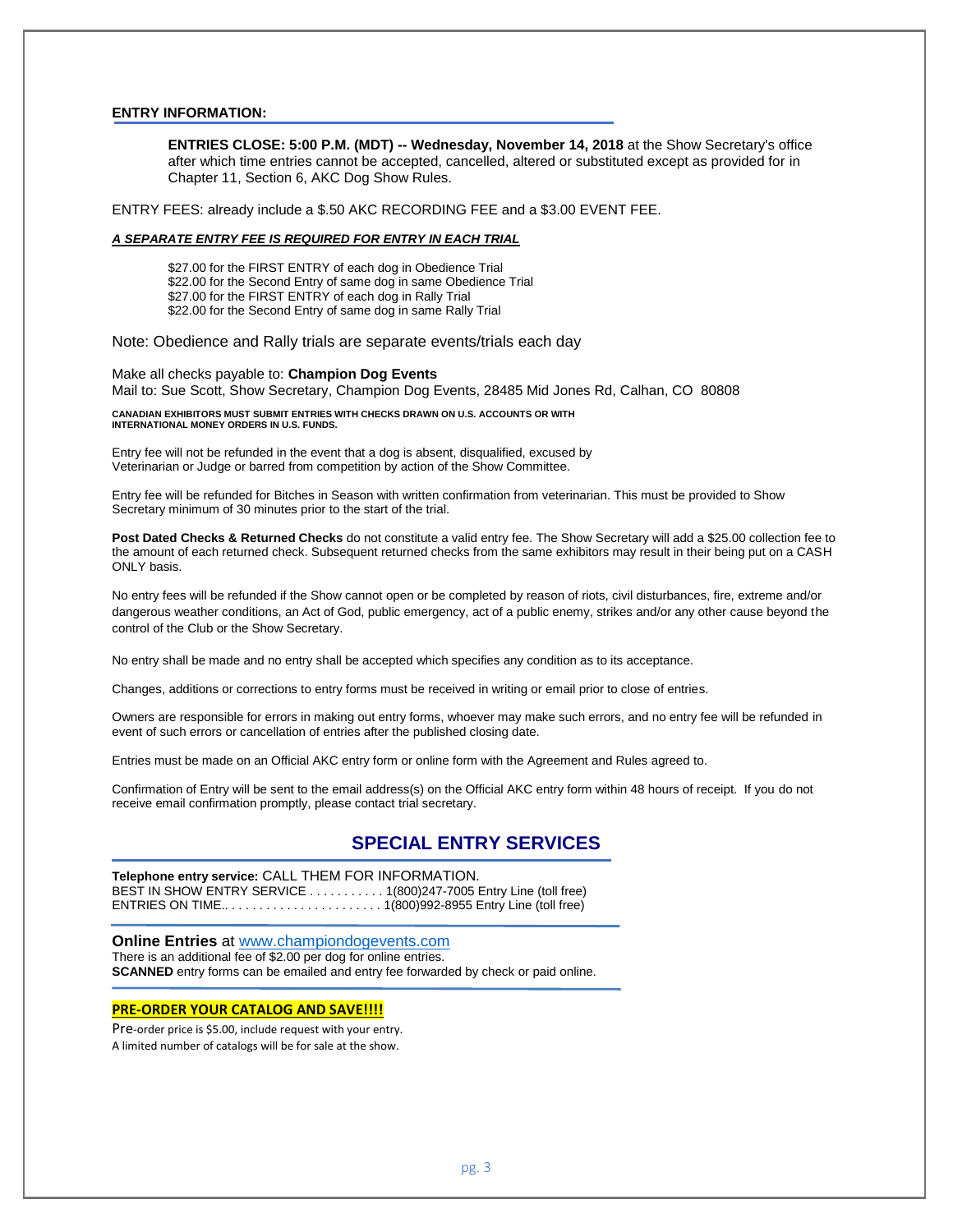#### **OBEDIENCE TRIAL CLASSES JUDGE ASSIGNMENTS BY CLASS\* & DAY**

\*this table does not reflect the run order of these events, that will be detailed in the Judging Program after close of entries.

| <b>Class</b>               | December 1                       | December 2                       |
|----------------------------|----------------------------------|----------------------------------|
| Novice A & B               | Mrs Dawn M Antoniak-Mitchell Esq | Mrs. Nancy Grimm                 |
| Beginner Novice A & B      | Mrs. Nancy Grimm                 | Mrs Dawn M Antoniak-Mitchell Esq |
| <b>Preferred Novice</b>    | Mrs Dawn M Antoniak-Mitchell Esg | Mrs. Nancy Grimm                 |
| <b>Graduate Novice</b>     | Mrs. Nancy Grimm                 | Mrs Dawn M Antoniak-Mitchell Esg |
| Open A & B                 | Mrs. Nancy Grimm                 | Mrs Dawn M Antoniak-Mitchell Esg |
| Graduate Open              | Mrs Dawn M Antoniak-Mitchell Esg | Mrs. Nancy Grimm                 |
| Preferred Open             | Mrs. Nancy Grimm                 | Mrs Dawn M Antoniak-Mitchell Esg |
| Utility A & B              | Mrs Dawn M Antoniak-Mitchell Esq | Mrs. Nancy Grimm                 |
| <b>Preferred Utility</b>   | Mrs Dawn M Antoniak-Mitchell Esg | Mrs. Nancy Grimm                 |
| <b>RALLY TRIAL CLASSES</b> | Mr Ronald Horn                   | Mr Ronald Horn                   |
|                            |                                  |                                  |

Rally Ring Size 40' x 50' Novice A Advanced A Excellent A Novice B Advanced B Excellent B Intermediate Master

#### **Obedience & Rally Transfers and Move Ups**

The provisions for transfers in the Obedience and Rally Regulations were established to allow a dog to be transferred to another class, from which it was originally entered after entries have closed, if the dog has earned a title. The dog and handler must be eligible for the class they are requesting to transfer into.

Transfers and Move Ups will be accepted at these Obedience and Rally Trials. Transfers from an "A" to "B" class at the same level are allowed.

A written request for transfer can be submitted to Trial Secretary anytime up to 30 minutes prior to the start of the trial.

## **AWARDS – PRIZES - RIBBONS**

The Rocky Mountain German Shepherd Dog Club appreciates the generosity of its trophy donors, please note any trophy may be substituted with one of equal or greater value. The following list is current as of printing of premium, any additional information will be added to Catalog. Unless otherwise noted prizes are sponsored by RMGSDC.

Qualifying score required for all prizes.

#### **OBEDIENCE - Saturday**

- Highest Scoring Dog in Regular classes Blue and gold rosette; dog theme Christmas ornament
- Highest Combined Score in Open B and Utility Blue and green rosette; dog theme Christmas ornament
- Highest Scoring German Shepherd Dog in the regular classes Red and black rosette; GSD themed coat rack donated by Kathy Howse
- Highest Scoring Australian Shepherd in the regular classes Teal and black rosette; 6 foot leather leash donated by Champion Dog Events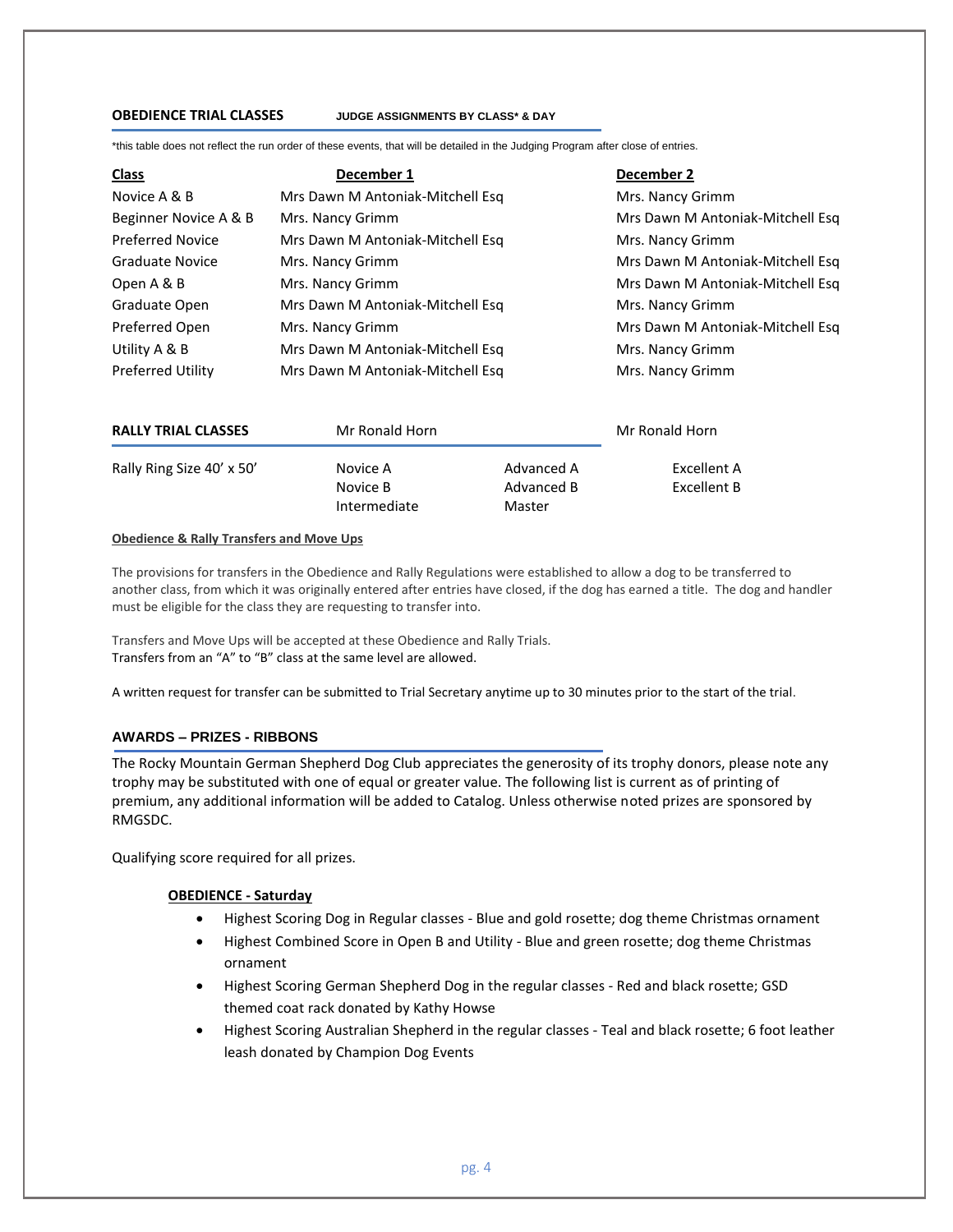## **OBEDIENCE - Sunday**

- Highest Scoring Dog in Regular classes Blue and gold rosette; dog theme Christmas ornament
- Highest Combined Score in Open B and Utility Blue and green rosette; dog theme Christmas ornament
- Highest Scoring German Shepherd Dog in the regular classes Red and black rosette; GSD themed picture frame donated by Kathy Howse
- Highest Scoring Australian Shepherd in the regular classes Teal and black rosette; 6 foot leather leash donated by Champion Dog Events

## **RALLY - Saturday**

- Highest Combined Score (Advanced B/Excellent B) Blue and green rosette; dog theme Christmas ornament
- Highest Combined Score (Advanced B/Excellent B/Masters B) Blue and red rosette; dog themed Christmas ornament
- Highest Combined Score (Advanced B/Excellent B) German Shepherd Dog Red and black rosette; GSD Plate donated by Patty Korsch
- Highest Combined Score (Advanced B/Excellent B) Australian Shepherd Teal and black rosette; 6 foot leather leash donated by Champion Dog Events

## **RALLY - Sunday**

- Highest Combined Score (Advanced B/Excellent B) Blue and green rosette; dog theme Christmas ornament
- Highest Combined Score (Advanced B/Excellent B/Masters B) Blue and red rosette; dog themed Christmas ornament
- Highest Combined Score (Advanced B/Excellent B) German Shepherd Dog Red and black rosette; GSD ornament donated by Karen Lollar
- Highest Combined Score (Advanced B/Excellent B) Australian Shepherd Teal and black rosette; 6 foot leather leash donated by Champion Dog Events

## **Obedience/Rally both days**

 $1<sup>st</sup>$  - 4<sup>th</sup> in each class - Blue, red, yellow, white placement ribbons

Green qualifying ribbons

Gold and Black Rosettes will be available to those earning a Title at our events.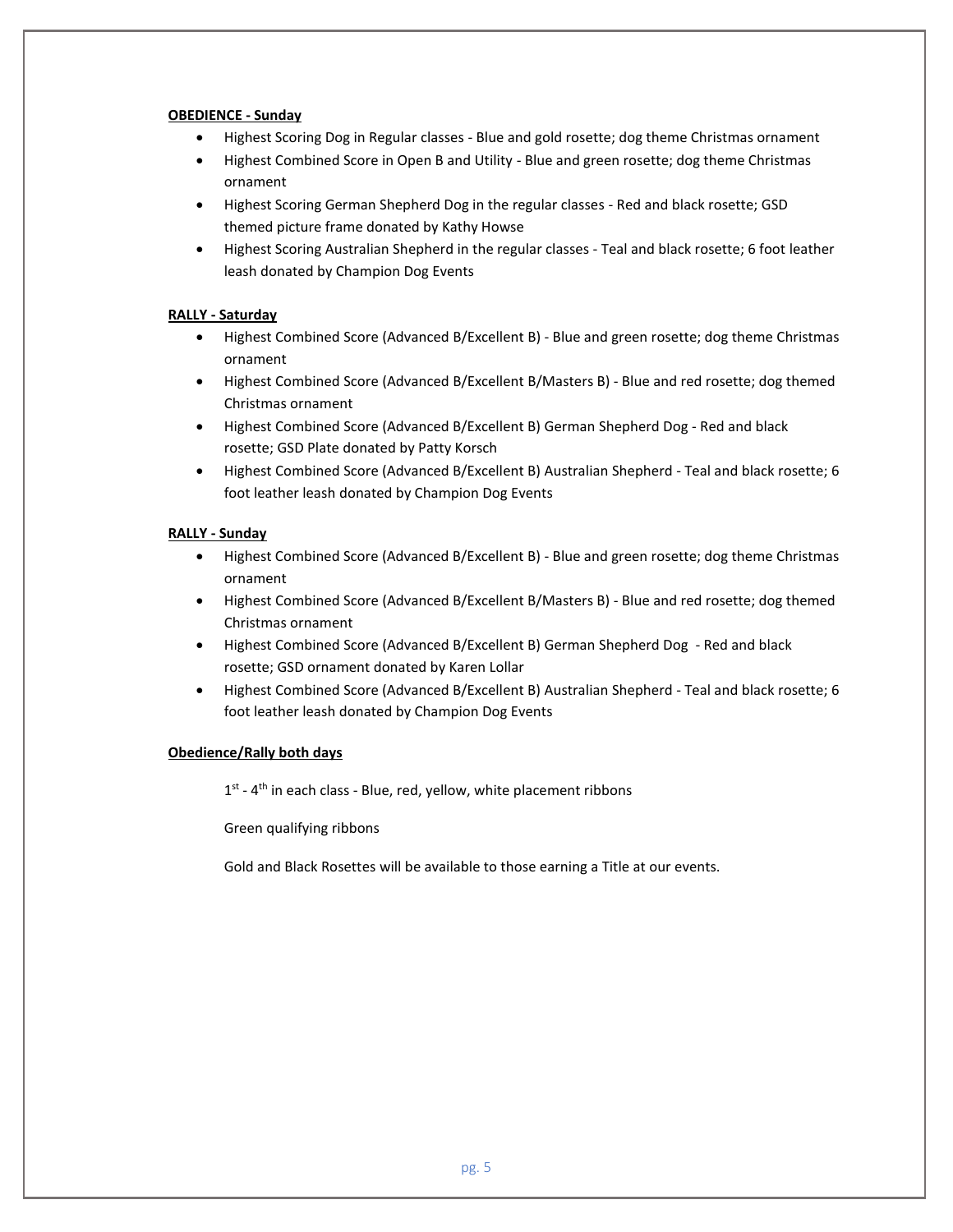# **SHOW SITE INFORMATION:**

The Show Site will be available to exhibitors Saturday and Sunday 7:00am to 7:00pm

-- Dry camping only. -- No showers on grounds-- Parking is in the lot by the East Wing

The show grounds constitute the building & the outside grounds and parking lot.

All regulations governing the use of this facility, and all regulations and decisions of the Show Committee of this show giving club on this day will be strictly enforced, including and not recorded in this Premium List.

Exhibitors and handlers will be held responsible for clean conditions in and around their crates and set up area. Exhibitors are responsible for cleaning up after their own dogs AT ALL TIMES.

NO dogs will be allowed in the restrooms. NO un-entered dogs allowed on the show grounds.

No baby strollers are allowed in the show buildings.

Parents are solely responsible for their children and are expected to keep them supervised and under control at all times; for their own safety.

# **CATALOG ADVERTISING**

| All ads must be in Jpeg format                                                | Deadline for all Catalog Advertising: November 14, 2018 |  |
|-------------------------------------------------------------------------------|---------------------------------------------------------|--|
| Full Page 7 $\frac{1}{2}$ " x 4 $\frac{1}{2}$ " (including one photo) \$25.00 |                                                         |  |
|                                                                               |                                                         |  |
|                                                                               |                                                         |  |

Send Ads and Fees to Show Secretary

#### **EXHIBITOR INFORMATION:**

Dogs need be present only for scheduled judging and will be released if not needed for further judging. Dogs must be ready for judging. Neither the Club nor its Show Secretary will be responsible or obligated to furnish any service for notifying exhibitors or their agents of Class Judging. Judges need not wait for any dog holding up a class**. Owners or agents alone are responsible for the presence of their dogs in the judging rings.**

The show giving Club, the Show Secretary, their agents, employees, etc. assume no responsibility for any loss, damage or injury sustained by exhibitors, handlers, or to any of their dogs or property while at or on the show grounds, or in transit to or from the show and further more assumes no responsibility for injury to children.

The hosting club will exercise every precaution for the safety of dogs exhibited, but it must be understood that neither the club, site or show secretary will be responsible for any injury, damage, or loss. It is understood that all dogs at this show are in the care and custody of the owners or owner's agents during the entire show weekend.

No double handling will be permitted at these shows. Individuals who attempt to double handle from outside the ring will be subject to action by the Show Committee.

There shall be no drilling or intensive /abusive training of dogs on the show grounds.

# **This club does not agree to arbitrate claims as set forth in the official AKC entry form for this event.**

Dogs must be under control at all times. This includes the use of Flexi leashes.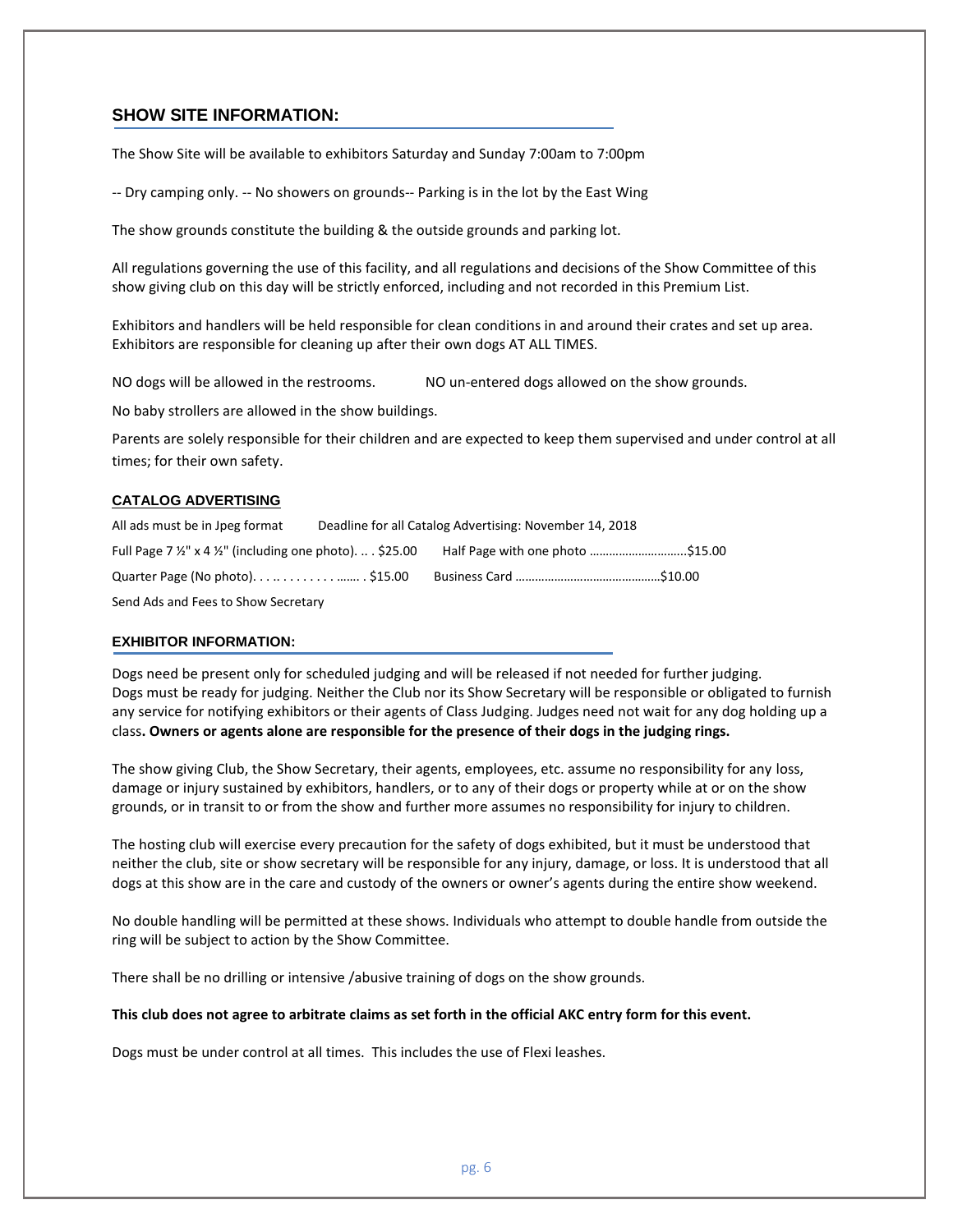Exhibitors are required to clean up after the dogs that they are exhibiting; or those which are under their care or control. This requirement includes both while in the ring or at any location on our show site. Clean up tools and supplies will be available at each ring and at other convenient locations through-out the show grounds.

Exhibitors should follow their veterinarian recommendations to assure their dogs are free of internal and external parasites, any communicable diseases and have appropriate vaccinations.

# **HOTELS & MOTELS**

| 3155 S Vaughn Way, Aurora CO 80014                                         |  |
|----------------------------------------------------------------------------|--|
|                                                                            |  |
| 7800 East Tufts Avenue Denver, CO 80237                                    |  |
|                                                                            |  |
| 14071 E Iliff Ave, Aurora CO 80014 • dog must be under 40 lbs              |  |
|                                                                            |  |
| 1011 S Abilene St (NW corner of 1225 and Mississippi Ave), Aurora CO 80012 |  |
|                                                                            |  |
| 1225 and Iliff Ave, Aurora CO 80014                                        |  |
|                                                                            |  |
| 15900 E 40th Ave, Aurora CO 80011 \$79.00                                  |  |

When making reservations Please inquire about applicable Dog Fees. Because of carelessness of some exhibitors, show site, overnight parking and motel accommodations for clubs all over the USA are becoming more difficult to obtain and Aurora is no exception. Please cooperate by cleaning up after your dogs and kenneling your dog while in your motel room. There will be no bathing of dogs in the hotel room.